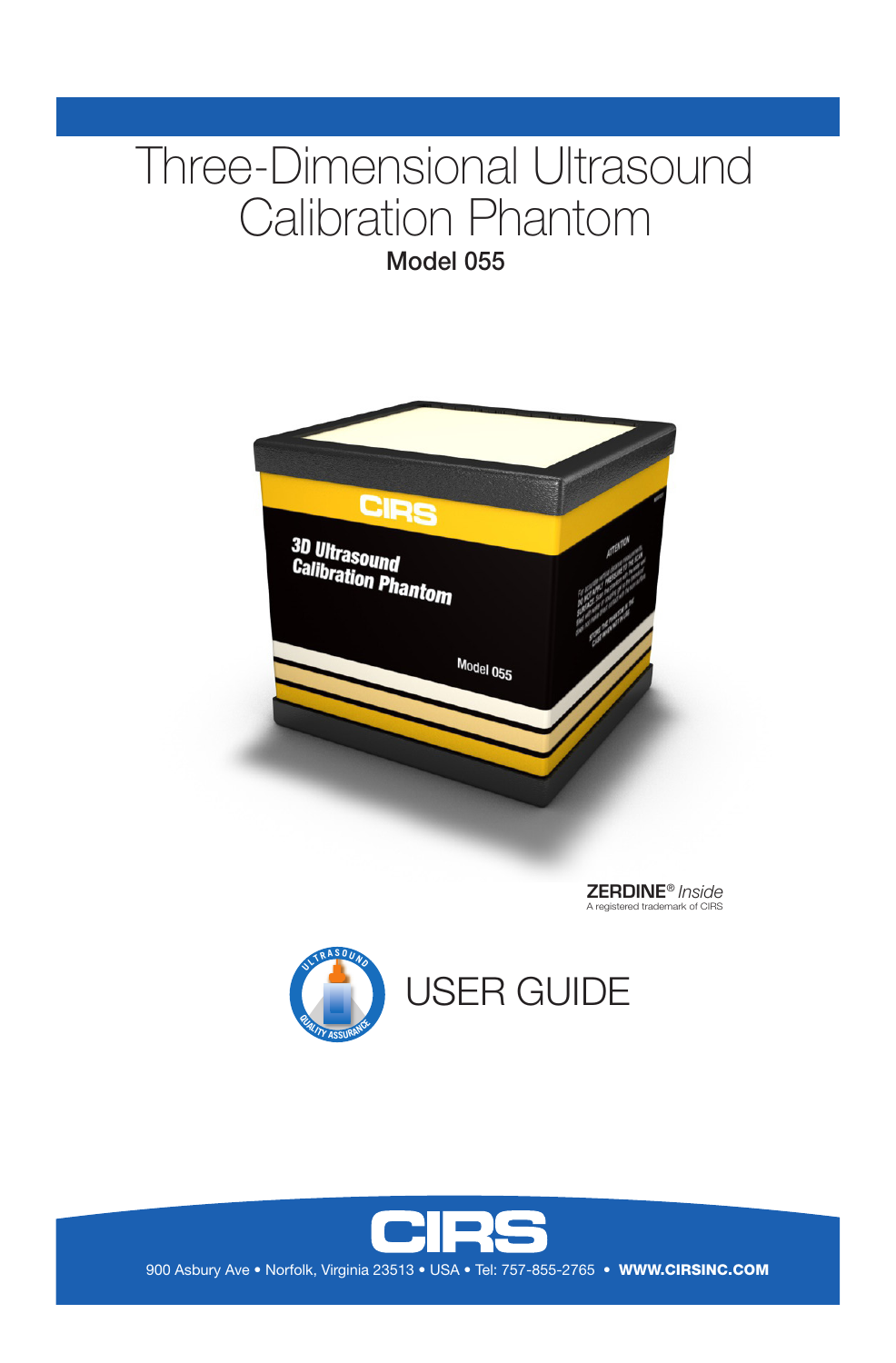# **TABLE OF CONTENTS**

| 1 OVERVIEW                                                | 1              |
|-----------------------------------------------------------|----------------|
| <b>2 INSTRUCTIONS FOR USE</b>                             | $\overline{2}$ |
|                                                           |                |
|                                                           |                |
|                                                           |                |
| <b>3 TESTING PROCEDURES</b>                               | 4              |
|                                                           |                |
|                                                           |                |
|                                                           |                |
|                                                           |                |
| <b>4 SPECIFICATIONS</b>                                   | 6              |
| 5 ZERDINE®                                                | $\overline{7}$ |
| <b>6 WARRANTY</b>                                         | 8              |
| <b>7 APPENDIX: QUALITY ASSURANCE RECORD FOR MODEL 055</b> | 9              |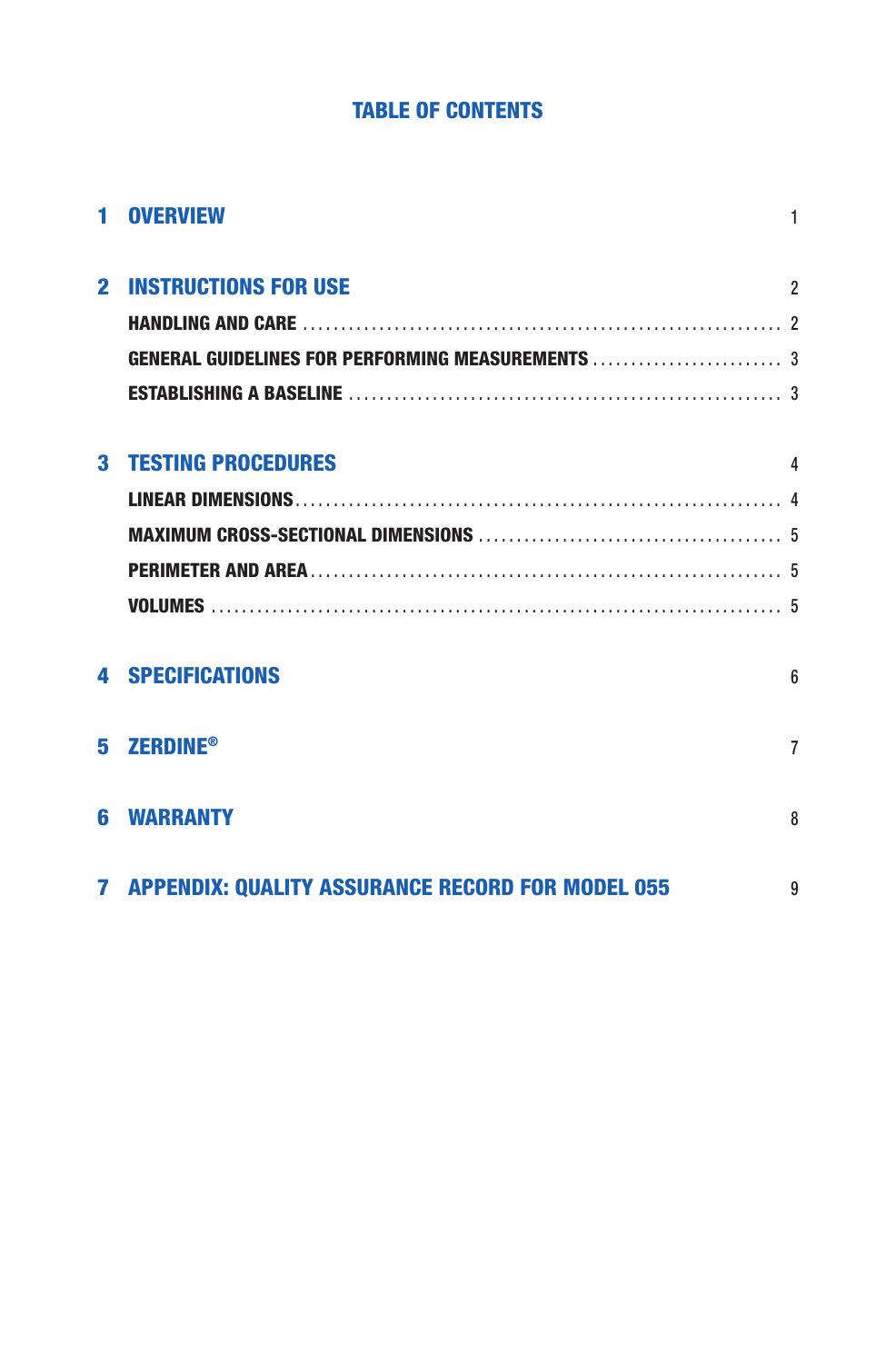# *OVERVIEW*

The Model 055 3D Ultrasound Calibration phantom is a sturdy, reliable phantom for assessing volumetric measurement accuracy in either 3D scanning systems or free hand measurements. The ellipsoidal (egg) object geometry of the Model 055 targets provides a full system test, including sonographer care and ability.

The phantom is made of CIRS' proprietary Zerdine® hydrogel polymer, which has been formulated to provide tissue mimicking properties including compatibility with harmonic imaging. To maximize phantom lifetime, this

# Assessing Accuracy of Spatial Measurements with Model 055

- Linear Dimensions
- Maximum Cross-Sectional **Dimensions**
- Perimeter
- Area
- Volume (3D system or freehand calculations

gel is contained in a rugged ABS plastic housing with a Saran-based laminate membrane.

The Model 055 contains two calibrated volumetric test objects that hypoechoic with respect to the phantom background material. The nominal volume of the eggs are 6.9 cc and 69 cc with the smaller egg placed closer to the scanning surfaces than the larger volume shape. The phantom provides two scan windows to facilitate the many different methodologies of determining the volume of an object.

The difficulty of accurate measurements differs on the two eggs, with the larger being more challenging as none of the cross-sections to be measured can be relied on to be circular.

For Additional information reference AIUM Publication: Standard Methods for Calibration of 2-Dimensional and 3-Dimensional Spatial Measurement Capabilities of Pulse Echo Ultrasound Imaging Systems.

CIRS is certified to ISO 13485:2016 standards. We have an in-house test facility to measure acoustic properties of speed, attenuation and relative contrast. In addition, two ultrasound systems are used to visually inspect each phantom. As a result, every ultrasound phantom is subjected to rigorous testing both during manufacture and upon completion. A Certificate of Compliance is issued with each phantom.

For further guidance on establishing a quality assurance program, you may want to reference the accreditation programs established by the ACR and AIUM. You can access this information at www.acr.org or www.aium.org. If additional information is required, please call CIRS technical service at 1-800-617-1177.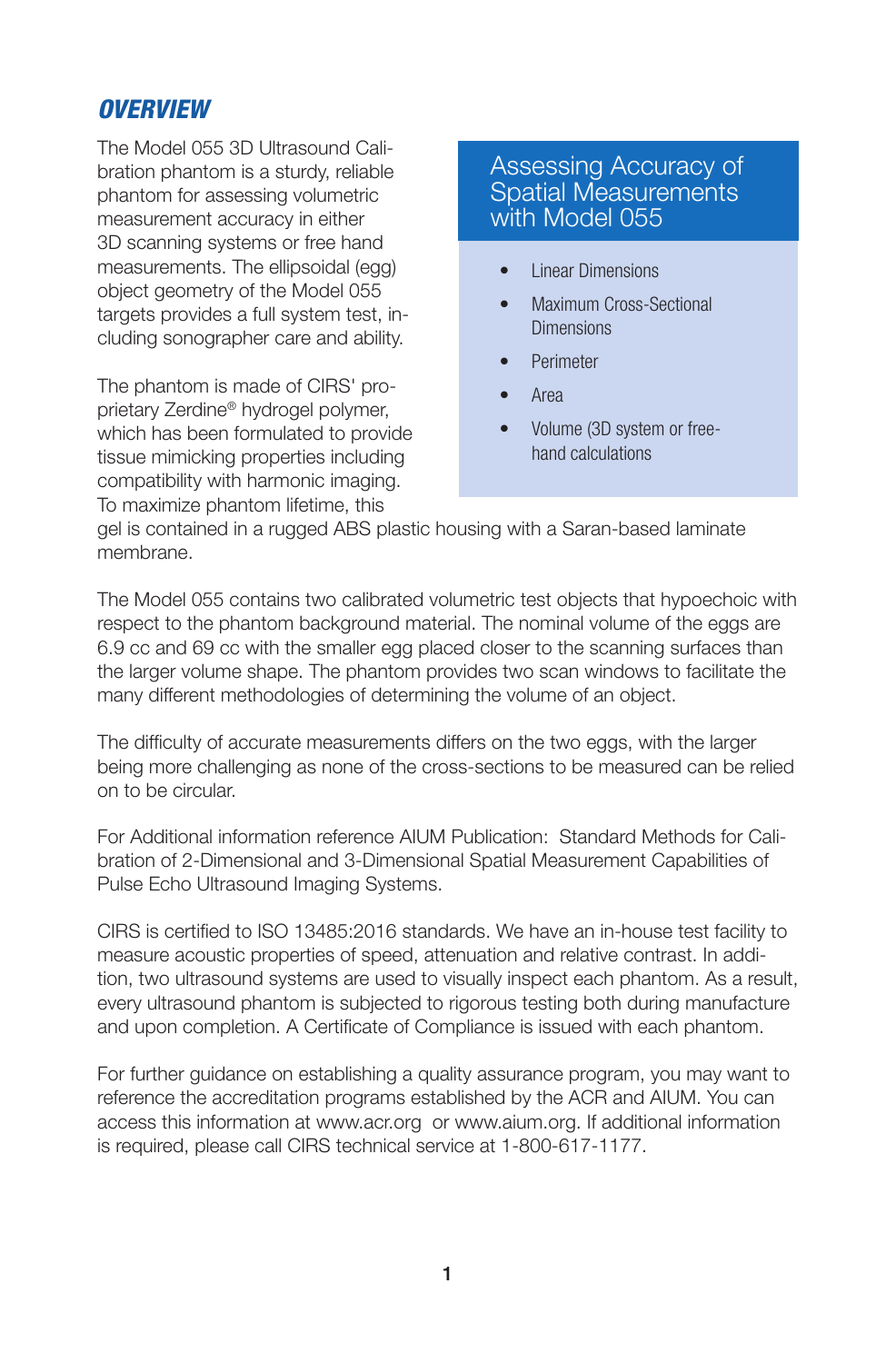# *INSTRUCTIONS FOR USE*

## **HANDLING AND CARE**

With proper care, the Model 055 will withstand years of normal use. Below are some guidelines to follow.

The scanning surface is the most important item on the phantom to protect. It can withstand normal scanning pressure but DO NOT press on the scanning surface with your fingernails or any other sharp objects. If the scanning surface becomes damaged, seal the phantom in an airtight container and IMMEDIATELY contact CIRS for return authorization. Call 800-617-1177, email at rma@cirsinc.com or fax RMA Request form to 757-857-0523.

The phantom may be cleaned with mild soap and water ONLY. Avoid solventbased, alcohol-based, or abrasive cleaning agents.

For longest life, the phantom should be cleaned after each use and stored at room temperature in the provided carry case. The primary concern is gel desiccation due to loss of water vapor through the membrane. In addition, the thermal stresses associated with the freeze/thaw cycle may cause the gel to crack or damage the housing integrity, while extreme heat may accelerate water vapor transmission through the membrane. To minimize desiccation, always store the phantom in the air-tight carry case with the removable storage cover attached.

Inspect your phantom regularly for signs of damage and weight loss. If any noticeable changes to the phantom are detected, return the phantom IMMEDIATELY for repair or replacement.



At least once a year, weigh your phantom and compare to original weight noted on certificate of compliance. If the phantom has lost or gained more than 1% of its original weight and you notice a difference in vertical distance measurements, or if the scan surface appears depressed, call CIRS at (800) 617-1177.



This product contains Zerdine, a non-flowing water-based, polyacrylamide material which is fully sealed within the phantom housing. Zerdine contains trace amounts of the residual monomer acrylamide CAS#79-06-1. There are no known hazards when the phantom is used and stored as intended. Zerdine is fully cured and will not leak from the housing. Damage to the integrity of the housing may expose the user to trace amounts of acrylamide monomer. The amount is not sufficient to pose an acute health risk, but it is still advised to wear protective gloves if handling exposed Zerdine gel due to the potential long-term hazards of the monomer. It is also advisable to wash hands and all surfaces with soap and water after handling exposed Zerdine gel.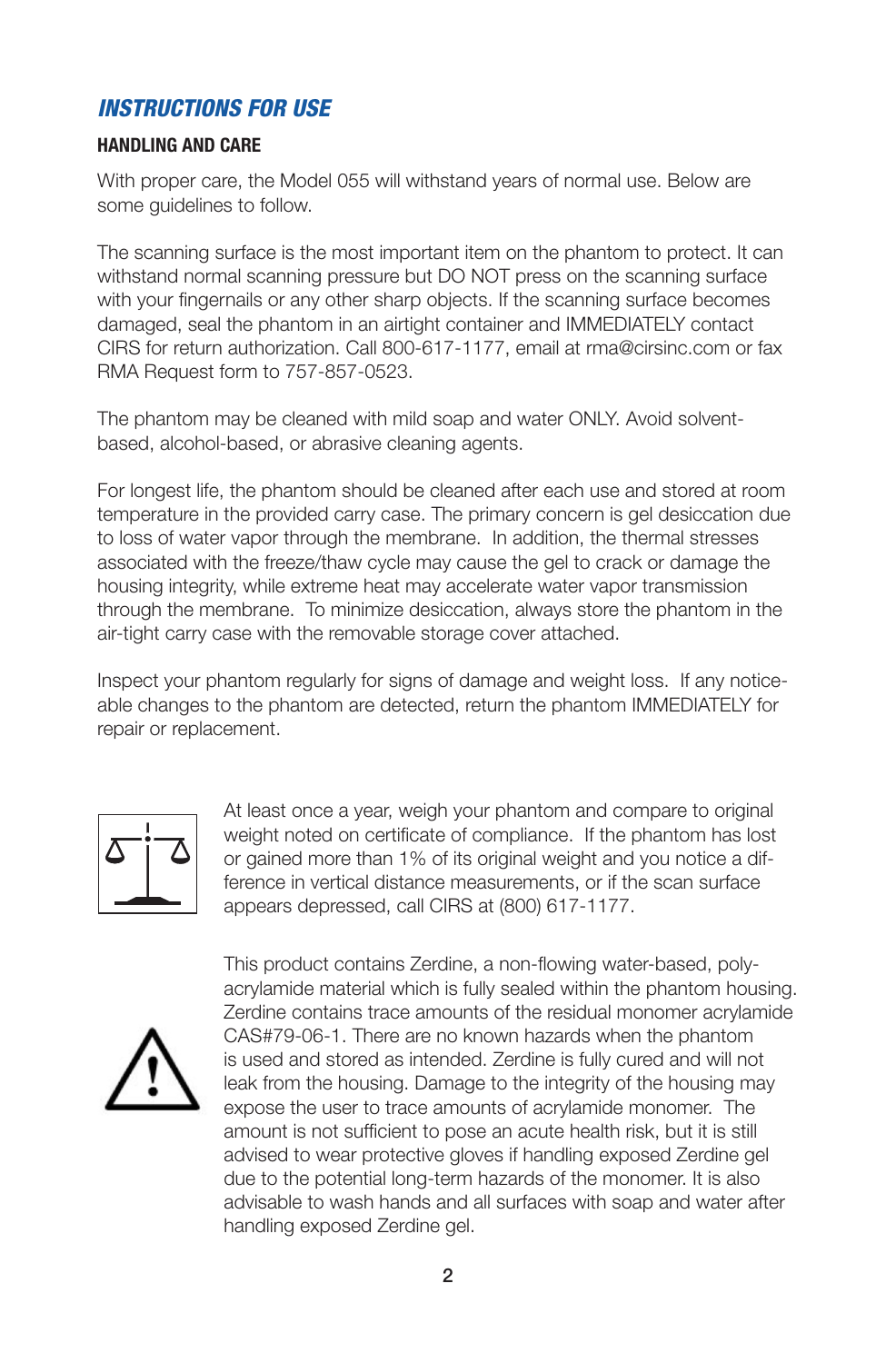### **HANDLING AND CARE (CONTINUED)**



Regulations regarding disposal of materials with trace acrylamide monomer vary by locality. Contact your local authority for instructions. If assistance is desired in the proper disposal of this product, including accessories and components, after its useful life, please return to CIRS.

### **GENERAL GUIDELINES FOR PERFORMING MEASUREMENTS**

It is recommended that all measurements be performed at the most frequently used imaging arrangements. The importance of these tests is to make sure the system performance remains constant over an extended period of time. Measurements may also be used to compare the performance of various setups of the same machine or to compare different machines in a quantitative manner.

The following are general steps for imaging all targets:

- If a convex probe is used, center the target within the scan plane in order to minimize degradation and distortion introduced on the outer edges of the probe.
- Always be sure the phantom is scanned while at room temperature. A phantom just received may be colder or hotter than room temperature depending on where it was stored during shipping. Temperature affects the speed of sound and, ultimately, the perceived measurements. The phantom should be stored at room temperature for at least 24 hours before use to ensure its core temperature is correct.
- The most accurate measurements will be made with the phantom  $22^{\circ}$ C  $\pm$ 1˚C (70˚F–73˚F).

### **ESTABLISHING A BASELINE**

Before performing routine quality assurance measurements, establish:

#### 1. System settings for each measurement:

System setup can have a dramatic impact on the results obtained from quality assurance measurements. You must establish and record what system settings should be used for each of the quality assurance tests. These same settings should be used each time the test is performed. If not, then the conclusions drawn may not be valid. CIRS recommends that you use the most commonly used settings for the type of probe tested- i.e. the liver preset values for an abdominal probe- which are called a "normal" technique in the sections that follow.

#### 2. Baseline measurements:

The first set of measurements taken will be the baseline measurements for the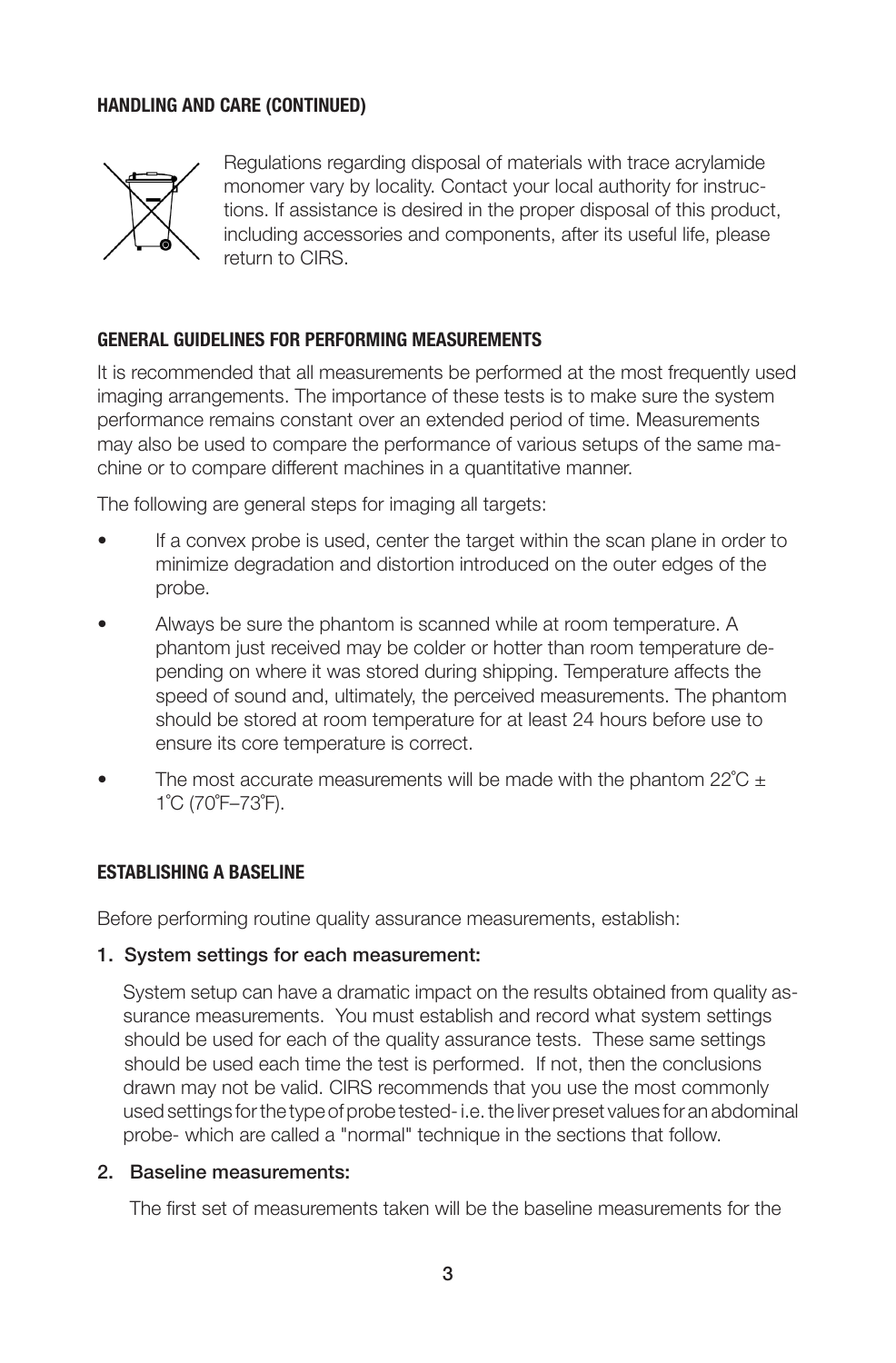combination of system settings and phantom. Record the system settings and phantom serial number used to acquire each measurement along with your measurement results. On subsequent scans, refer to the baseline results to determine if the ultrasound system has drifted to an unacceptable level. It is each facility's responsibility to establish the magnitude of drift allowed before corrective action is warranted.

## 3. Allowable deviation from baseline measurements:

The difference between the original baseline measurements and subsequent measurement should be calculated and recorded. At some point the difference will be large enough that some action is required (call service, replace system, etc.). Each facility needs to determine the action level for each test. You should refer to the user's manual of your ultrasound scanner and note the stated accuracies of the system's general imaging measurements. These stated accuracies may greatly influence the conclusion made when evaluating the ultrasound system. For example, if the measurement accuracy for your system is 10% for distances up to 2 cm, the scanner may detect 2.0 cm as being any where from 1.8 cm to 2.2 cm and still be functioning properly. The user is responsible for establishing action levels.

# 4. Frequency of system assessment:

 How often each system is evaluated is also up to each facility to determine. CIRS recommends at least annually.

Reference the accreditation programs established by the ACR and AIUM at www.acr.org or www.aium.org for further guidance on establishing a QA program.

# *TEST PROCEDURES*

The Model 055 is designed for evaluation of spatial measurements and volumetric calculations. The targets are not centered within the background material. Depending upon what side you scan, the test object is located at distances ranging from 1 cm to 6 cm from the scanning surface. The volume of each test object is physically measured with a tolerance of 0.5 cc using the water displacement tech nique before insertion within the phantom. The volume is recorded on the certification sheet that accompanies each phantom.

This phantom can be used as a training and test device for sonographer's abilities to make 1, 2 and 3D measurements on complex shapes. To make the test more difficult and objective, the test object could be immersed in a small water tank where none of its surfaces are parallel to surfaces of the water tank. No actual measurements on the screen should be allowed until each of the required image plans is accepted and frozen. For fairness, several attempts with different phantom positions in the water tank should be allowed.

# **LINEAR DIMENSIONS**

Place the caliper markers on the ends of the largest vertical diameter obtainable and record this value. A horizontal diameter is measured in a similar way. Compare these values with the known values included with the phantom.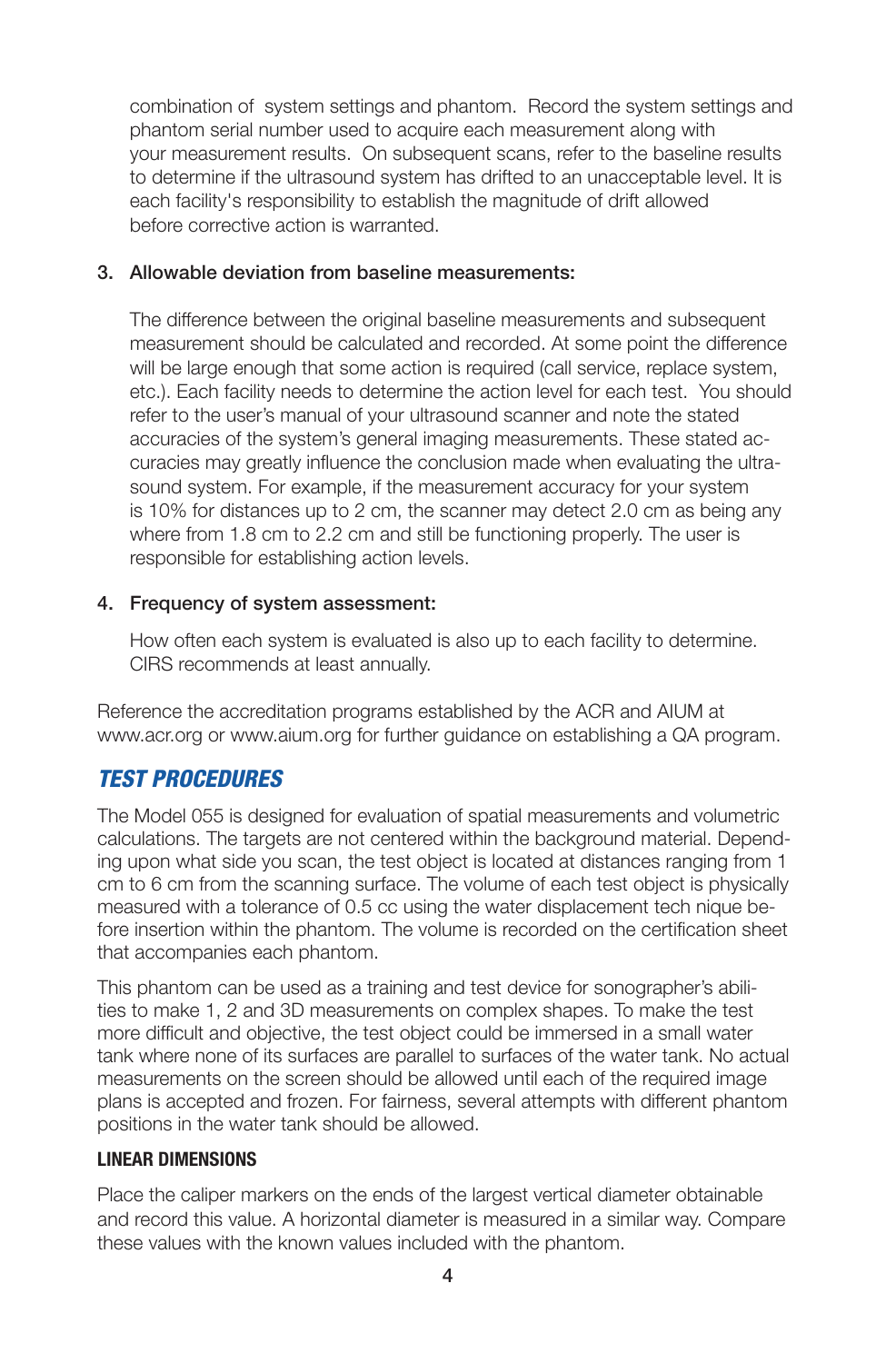## **MAXIMUM CROSS-SECTIONAL DIMENSIONS**

In both eggs, the longest linear dimension, the length of the egg, can be found with relative ease. The other two linear dimensions can be measured in the small egg by finding the views in which the cross-section of the phantom is circular. Then scan back and forth to find the plane in which the cross-sectional area is maximized. For the large egg, there is no circular cross-section and every slice through it from any angle will be an ellipse. After obtaining a view of the longest axis of the egg, rotate the transducer 90 degrees around the central beam line of the array. Now scan the transducer, keeping the image planes parallel to each other and therefore keeping the same length to width ratio in that image plane. Continue scanning linearly without tilting or rotating the transducer until the view with the maximum area of the egg is found. From these images the three largest perpendicular axis of the ellipse can be measured.

## **PERIMETER AND AREA**

Most ultrasound machines on the market today will compute perimeters and areas of various elliptical shapes. Simply follow the operator manual's procedures and compare the results with the known dimensions of the test object. You can also manually position caliper markers around the perimeter of the test object to estimate the perimeter. The estimated perimeter, in this instance, would be the sum of the lengths of all the line segments created to form the object. Again, compare the results when the enclosed area is calculated when the perimeter is measured. The measured area values should be compared against the known areas for the egg cross sections.

### **VOLUMES**

The volume of the test object can be computed by using methods provided by the machine being used or with the methods suggested below. One way to approximate the volume is to measure the length of the axis in the two orthogonal planes.

Volume = 
$$
\frac{4}{3} \cdot \prod (a \cdot b \cdot c)
$$

Where a, b, and c are the measured lengths of the axis.

Repeat the above procedures for the other transducers of the imaging system. Record enough information to allow another operator to repeat the calibrations at a later date. Calculate and tabulate the percent errors. The whole process is repeated for the various depths at which the target is positioned.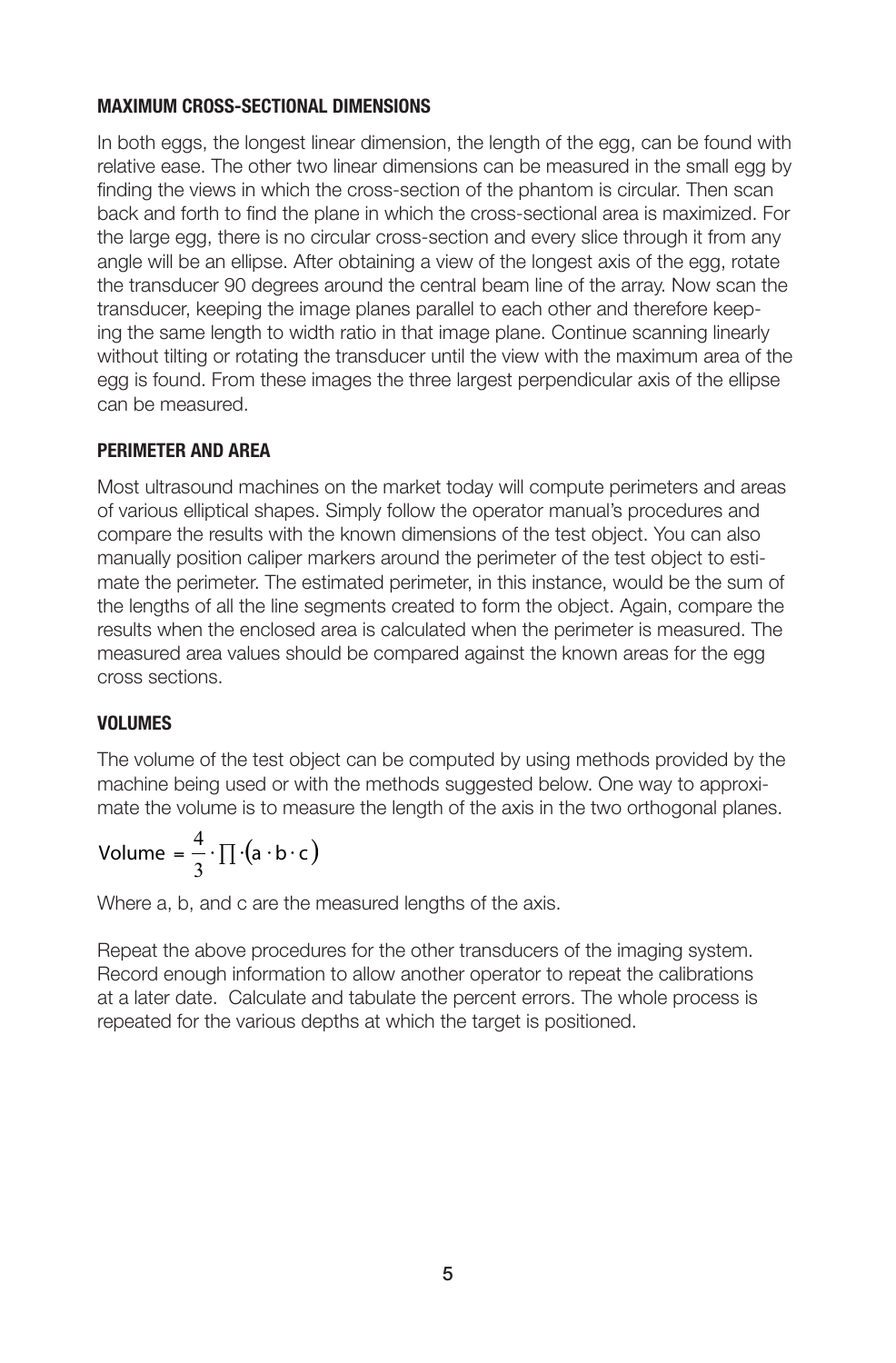# *Specifications*



#### **PHANTOM HOUSING**

 $15 \times 15 \times 15$  cm Material 1/4" Black ABS Outer Dimensions

# **TOP SCAN WINDOW**

Membrane Retainer 1/16" Black ABS Scanning Membrane Saran-based laminate Dimensions of scan opening 12 cm x 12 cm x 1/16"

## **SIDE SCAN WINDOW**

| Scanning Membrane          | Saran-based laminate               |
|----------------------------|------------------------------------|
| Dimensions of scan opening | 11 cm $\times$ 11 cm $\times$ 1/4" |

# **BACKGROUND GEL**

Speed of Sound 1540 m/s Attenuation Coefficient 0.5 dB/cm-MHz Contrast 0 dB Freezing Point  $0^{\circ}$ C Melting Point Above 100°C

Material **Material** Zerdine, solid elastic water-based polymer Other Compatible with harmonic imaging

# **SMALL VOLUME**

Material **Zerdine** Speed of Sound 1540 m/s Attenuation Coefficient 0.5 dB/cm-MHz Contrast -9 dB Nominal Volume 6.9 cc

Depth of target 2-6 cm from scanning surface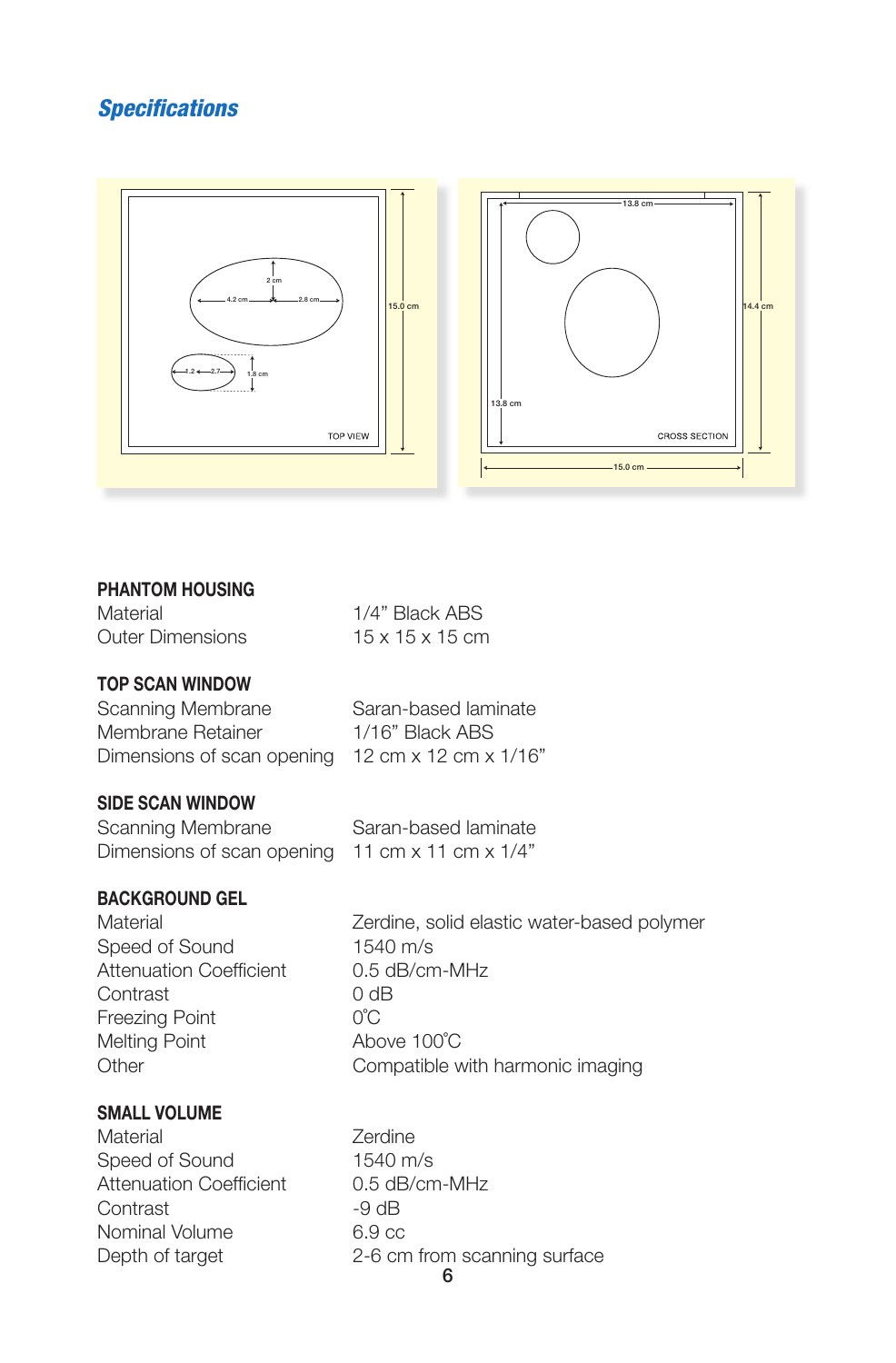# **LARGE VOLUME**

Material **Zerdine** Speed of Sound 1540 m/s Attenuation Coefficient 0.5 dB/cm-MHz Contrast -9 dB Nominal Volume 75 cc

Depth of target 2-6 cm from scanning surface

# **ACCESSORIES**

Carry Case, Certificate of Compliance, Model 055 User Guide and Technical Information,

# **NOTES**

All dimensions are nominal All measurements made at  $22^{\circ}C \pm 1^{\circ}C$ 

# *ZERDINE®*

The Model 055 is constructed from a patented, solid elastic material developed at CIRS called Zerdine. Phantoms constructed from Zerdine will not melt or leak when punctured and they do not require refrigeration. Zerdine is also more elastic than other materials and allows more pressure to be applied to the scanning surface without subsequent damage to the material. At normal room temperatures, Zerdine will accurately simulate the ultrasound characteristics found in human liver tissue. Specific proprietary fabrication procedures enable close control over the homogeneity of Zerdine and the reliability of its acoustic characteristics from batch to batch.

The formulation system established at CIRS is geared to independently control:

- The speed of sound in the optimal range of 1510 to 1700 m/s.
- Attenuation in the optimal range of 0.05 and 1.5 dB/cm-MHz.
- Scatter or relative contrast in the optimal range of -15 to +15 dB in relation to a scatter baseline equivalent to human liver tissue.
- Elasticity with a Young Modulus in the optimal range of 4 to 90 kPa.

At normal room temperature, Zerdine response to ultrasonic excitations will simulate the ultrasonic response of human tissue. The relation between the acoustic attenuation, A, and the acoustic frequency, F, is of the form  $A = A_{\circ}F^n$  with values of the power coefficient, n, in the range of 0.8 to 1.10, indicating the proportional increase of the acoustic attenuation with frequency. Backscatter characteristics can be adjusted through the addition of predetermined amounts of calibrated scatter material, and are fully compatible with harmonic imaging. Zerdine can be molded into very intricate shapes, and the material can be cured in layers allowing the production of "multi-tissue" phantoms. Zerdine, like most other phantom materials, will desiccate if unprotected; thus, all phantoms must be stored properly. If stored in the case provided, your phantom should last many years.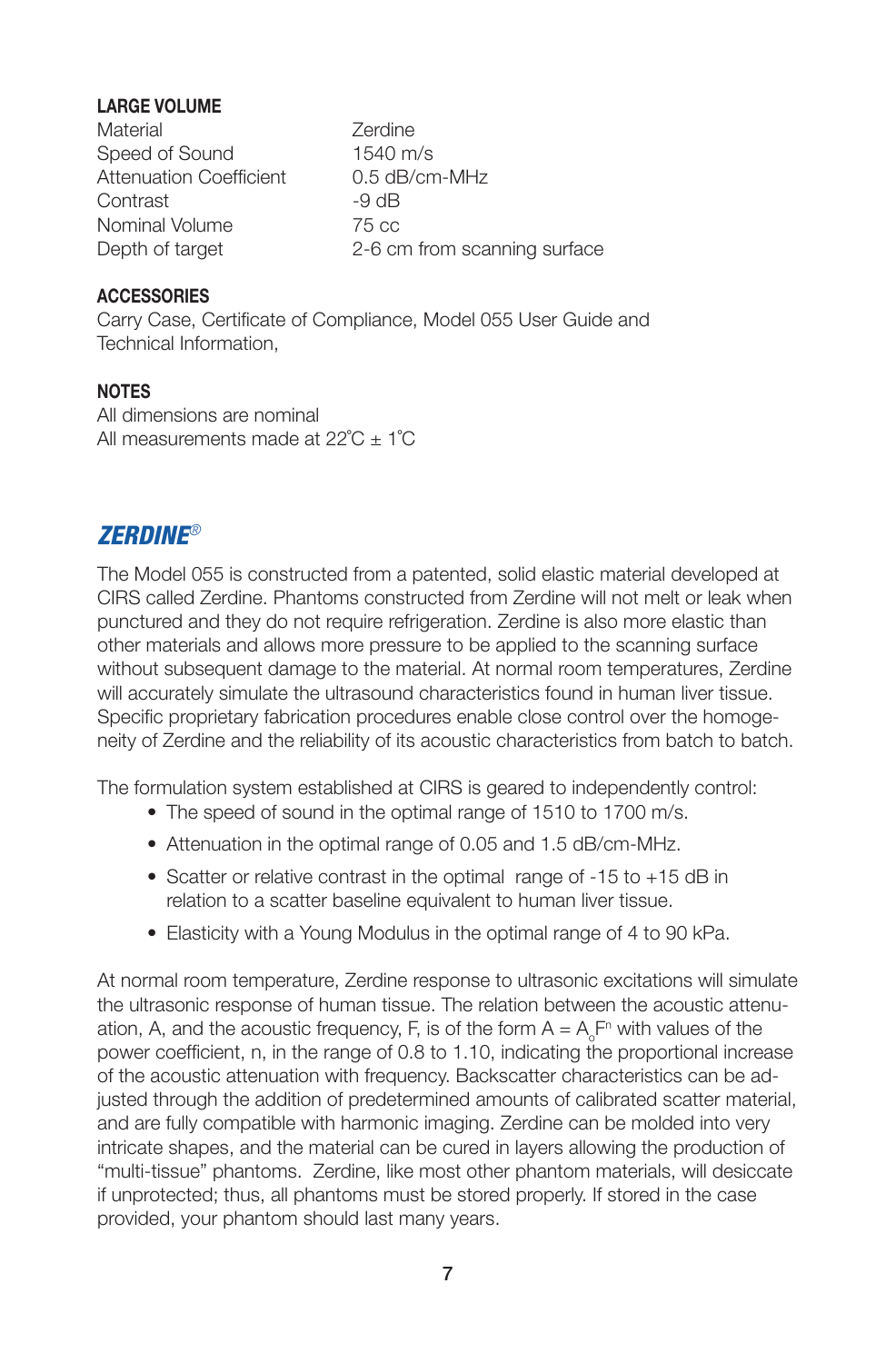# *WARRANTY*

All standard CIRS products and accessories are warranted by CIRS against defects in material and workmanship for a period as specified below. During the warranty period, the manufacturer will repair or, at its option, replace, at no charge, a product containing such defect provided it is returned, transportation prepaid, to the manufacturer. Products repaired in warranty will be returned transportation prepaid.

There are no warranties, expressed or implied, including without limitation any implied warranty of merchantability or fitness, which extend beyond the description on the face hereof. This expressed warranty excludes coverage of, and does not provide relief for, incidental or consequential damages of any kind or nature, including but not limited to loss of use, loss of sales or inconvenience. The exclusive remedy of the purchaser is limited to repair, recalibration, or replacement of the product at manufacturer's option.

This warranty does not apply if the product, as determined by the manufacturer, is defective because of normal wear, accident, misuse, or modification.

## **NON-WARRANTY SERVICE**

If repairs or replacement not covered by this warranty are required, a repair estimate will be submitted for approval before proceeding with said repair or replacement.

### **RETURNS**

If you are not satisfied with your purchase for any reason, please contact your local distributor prior to returning the product. Visit https://www.cirsinc.com/distributors/ to find your local distributor. If you purchased your product direct through CIRS, call Customer Service at 800-617-1177, email rma@cirsinc.com, or fax an RMA request form to 757-857-0523. CIRS staff will attempt to remedy the issue via phone or email as soon as possible. If unable to correct the problem, a return material authorization (RMA) number will be issued. Non-standard or "customized" products may not be returned for refund or exchange unless such product is deemed by CIRS not to comply with documented order specifications. You must return the product to CIRS within 30 calendar days of the issuance of the RMA. All returns should be packed in the original cases and or packaging and must include any accessories, manuals and documentation that shipped with the product. The RMA number must be clearly indicated on the outside of each returned package. CIRS recommends that you use a carrier that offers shipment tracking for all returns and insure the full value of your package so that you are completely protected if the shipment is lost or damaged in transit. If you choose not to use a carrier that offers tracking or insure the product, you will be responsible for any loss or damage to the product during shipping. CIRS will not be responsible for lost or damaged return shipments. Return freight and insurance is to be pre-paid.

# **WITH RMA NUMBER, ITEMS MAY BE RETURNED TO:**

**CIRS Receiving** 900 Asbury Ave, Norfolk, Virginia, 23513 USA

| <b>PRODUCT</b>                                      | <b>WARRANTY PERIOD</b> |
|-----------------------------------------------------|------------------------|
| Model 055 - Three-Dimensional<br>Ultrasound Phantom | 48 Months              |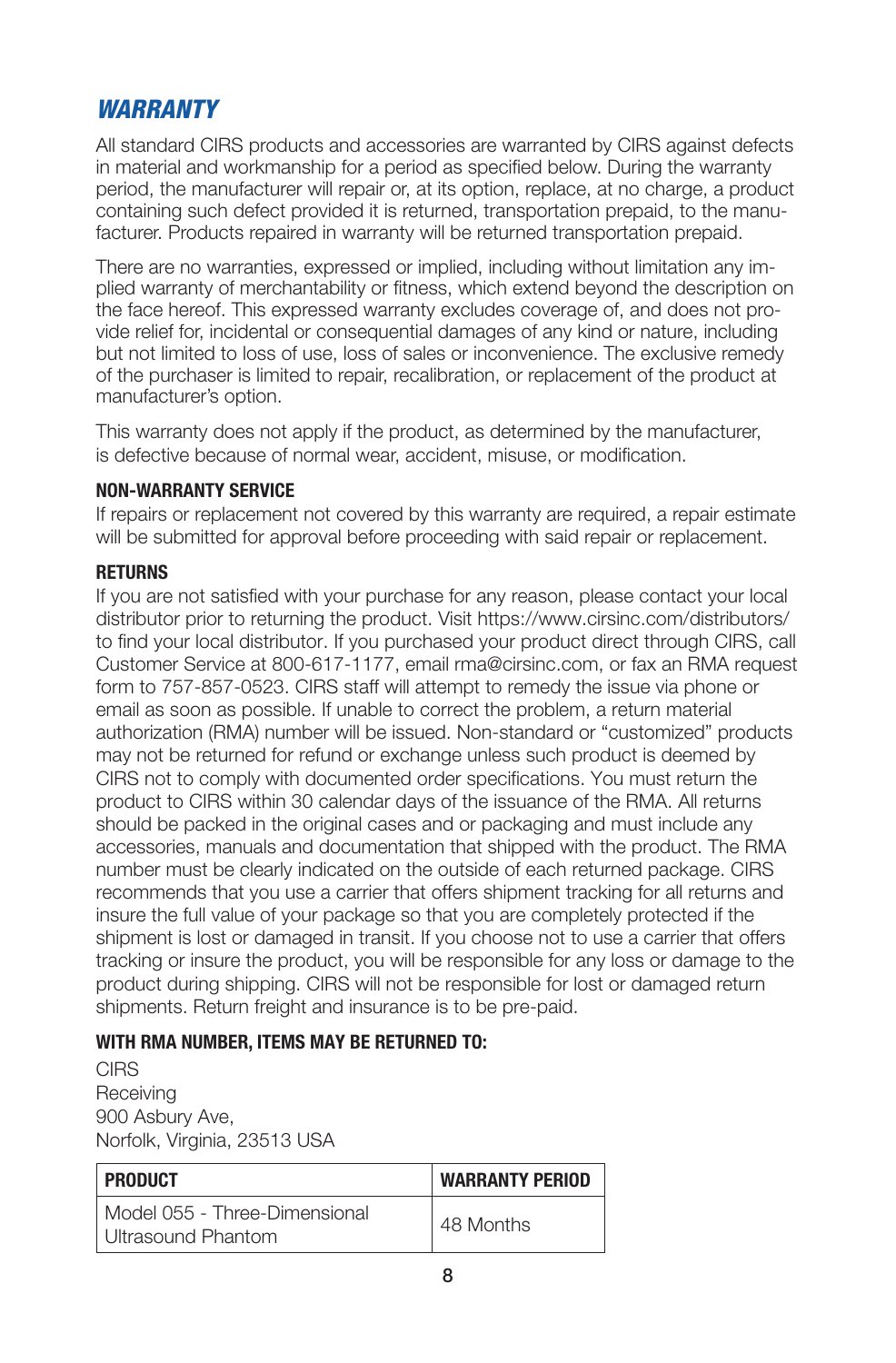# *APPENDIX 1: QUALITY ASSURANCE RECORD FOR MODEL 055*

#### **MODEL 055 3D ULTRASOUND CALIBRATION PHANTOM QUALITY ASSURANCE RECORD**

|                                                                                                                    |                                   |                     |                                             | Location: Unit: Unit: Probe: QC Phantom SN: |  |
|--------------------------------------------------------------------------------------------------------------------|-----------------------------------|---------------------|---------------------------------------------|---------------------------------------------|--|
| <b>Machine Settings:</b>                                                                                           |                                   |                     |                                             |                                             |  |
|                                                                                                                    |                                   |                     |                                             |                                             |  |
|                                                                                                                    |                                   |                     |                                             |                                             |  |
|                                                                                                                    |                                   |                     | Preprocessing Post Processing Dynamic Range |                                             |  |
|                                                                                                                    |                                   |                     |                                             |                                             |  |
| <b>TEST</b>                                                                                                        | <b>BASELINE</b><br><b>REMARKS</b> | <b>TEST RESULTS</b> | <b>VARIANCE</b>                             | <b>COMMENTS</b>                             |  |
| <b>Uniformity</b>                                                                                                  |                                   |                     |                                             |                                             |  |
| Near Field                                                                                                         |                                   |                     |                                             |                                             |  |
| Depth of<br>Penetration                                                                                            |                                   |                     |                                             |                                             |  |
| <b>Focal Point</b>                                                                                                 |                                   |                     |                                             |                                             |  |
| <b>Vertical Distance</b>                                                                                           |                                   |                     |                                             |                                             |  |
| <b>Horizontal Distance</b>                                                                                         |                                   |                     |                                             |                                             |  |
| <b>Axial Resolution</b>                                                                                            |                                   |                     |                                             |                                             |  |
| <b>Lateral Resolution</b>                                                                                          |                                   |                     |                                             |                                             |  |
| <b>Low Scatter</b>                                                                                                 |                                   |                     |                                             |                                             |  |
| <b>High Scatter</b>                                                                                                |                                   |                     |                                             |                                             |  |
| <b>Duplicate as Needed:</b><br>One Sheet Per System Setup<br>(800) 617-1177 * (757) 855-2765 or Fax (757) 857-0523 |                                   |                     |                                             |                                             |  |

#### **WORKSHEET INSTRUCTIONS**

| <b>TEST</b>                                                                                                        | <b>EXAMPLE TEST</b><br><b>RESULTS</b>              | <b>COMMENTS</b> (See User's Guide for detailed<br>instructions)          |  |  |  |
|--------------------------------------------------------------------------------------------------------------------|----------------------------------------------------|--------------------------------------------------------------------------|--|--|--|
| <b>Uniformity</b>                                                                                                  | <b>Consistent Intensity</b>                        | Record if all regions at same depth are<br>displayed with same intensity |  |  |  |
| <b>Near Field</b>                                                                                                  | Can range from                                     | Record depth of 1st echo from wire seen                                  |  |  |  |
| <b>Depth of Penetration</b>                                                                                        | $<$ 1 mm to $<$ 9 mm<br>$\approx$ 16 cm at 3.5 mHz | Record Depth of last visible scatters                                    |  |  |  |
| <b>Focal Point</b>                                                                                                 | $0.1$ mm                                           | Record minimum length of target                                          |  |  |  |
| <b>Vertical Distance</b>                                                                                           | 2.0 cm at all depths                               | Record distance between targets at<br>different depths                   |  |  |  |
| <b>Horizontal Distance</b>                                                                                         | $2.0 \text{ cm}$                                   | Record distances between targets                                         |  |  |  |
| <b>Axial Resolution</b>                                                                                            | 0.5 mm is best                                     | Record smallest distance seen between<br>wires                           |  |  |  |
| <b>Lateral Resolution</b>                                                                                          | 1 mm is best                                       | Record distance between last two<br>resolvable objects                   |  |  |  |
| <b>Low Scatter</b>                                                                                                 | all visible, no distortion                         | Note masses which can be seen and<br>measurement of diameter             |  |  |  |
| <b>High Scatter</b>                                                                                                | all visible, no distortion                         | Note masses which can be seen and<br>measurement of diameter             |  |  |  |
| <b>Duplicate as Needed:</b><br>One Sheet Per System Setup<br>(800) 617-1177 * (757) 855-2765 or Fax (757) 857-0523 |                                                    |                                                                          |  |  |  |